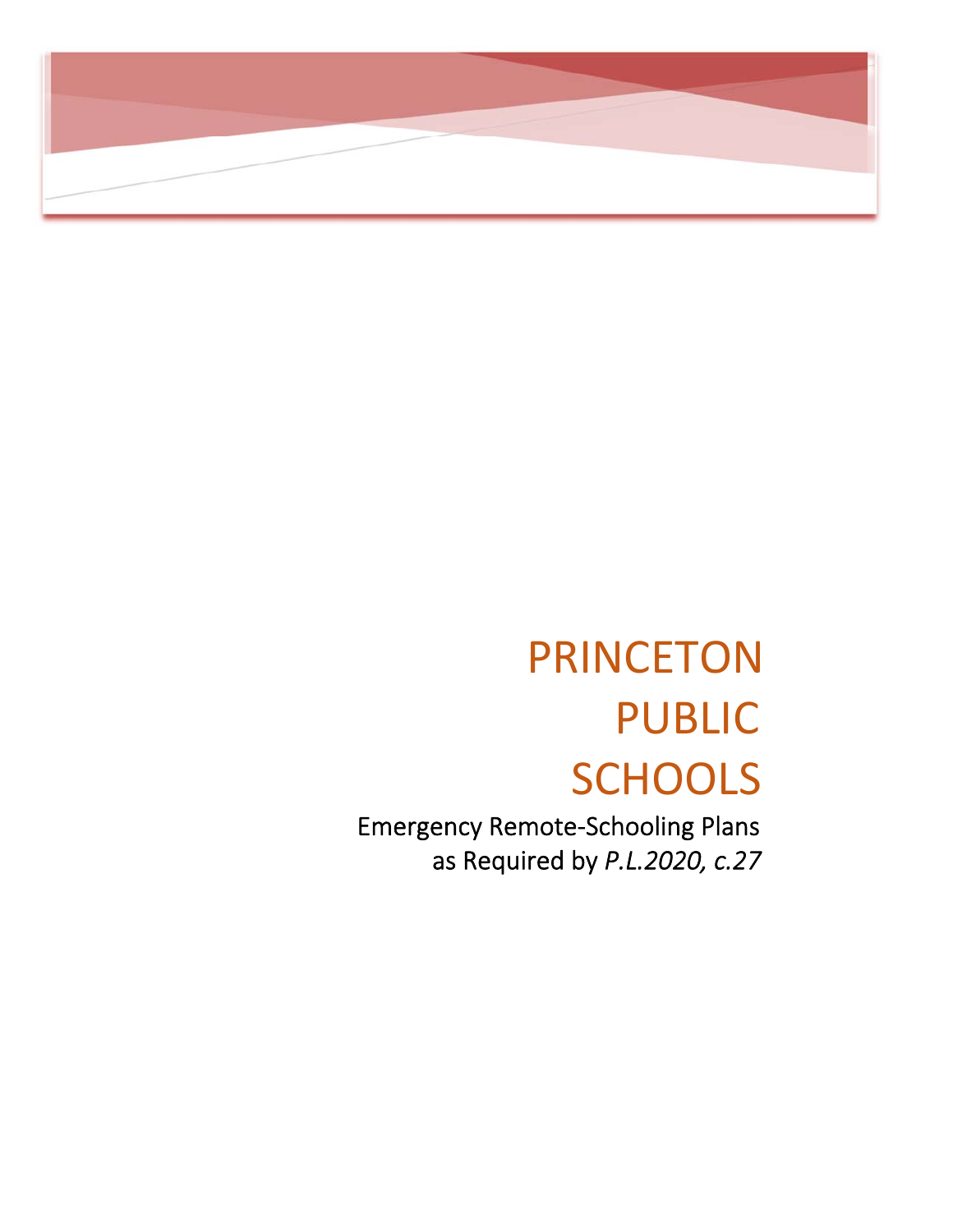| <b>Introduction</b>                                                         | 1              |
|-----------------------------------------------------------------------------|----------------|
| <b>Scenario I: Individuals on Remote-Only Schooling</b>                     | 2              |
| <b>Student Status</b>                                                       | $\overline{2}$ |
| <b>Quarantined Students</b>                                                 | $\overline{2}$ |
| <b>Non-Quarantined Students</b>                                             | 3              |
| <b>District Guidelines</b>                                                  | 3              |
| <b>Student Attendance</b>                                                   | 3              |
| <b>Teacher Responsibilities</b>                                             | 3              |
| <b>Aide Responsibilities</b>                                                | $\overline{4}$ |
| <b>Student Responsibilities</b>                                             | 4              |
| <b>Parent/Caregiver Responsibilities</b>                                    | 4              |
| <b>Providing Meals</b>                                                      | 5              |
| <b>Home Instructors</b>                                                     | 5              |
| Decisions to Return to In-Person Instruction                                | 5              |
| <b>Scenario II: Classes (Not Whole Schools) on Remote-Only Schooling</b>    | 5              |
| Decisions to Place Classes on Remote-Only Schooling                         | 5              |
| <b>Factors in Making the Decision</b>                                       | 5              |
| <b>Primary Factors</b>                                                      | 6              |
| <b>Secondary Factors</b>                                                    | 6              |
| <b>Communicating the Decision</b>                                           | $\overline{7}$ |
| <b>Providing Meals</b>                                                      | $\overline{7}$ |
| <b>District Guidelines</b>                                                  | $\overline{7}$ |
| <b>Student Attendance</b>                                                   | 7              |
| <b>Teacher Responsibilities</b>                                             | 7              |
| <b>Aide Responsibilities</b>                                                | 8              |
| <b>Student Responsibilities</b>                                             | 8              |
| <b>Parent/Caregiver Responsibilities</b>                                    | 9              |
| Decisions to Return to In-Person Schooling                                  | 9              |
| <b>Decision-Making Priorities</b>                                           | 9              |
| <b>Factors in Making the Decision</b>                                       | 9              |
| <b>Communicating the Decision</b>                                           | 10             |
| Scenario III: Whole Schools or the Entire District on Remote-Only Schooling | <b>10</b>      |
| Decisions to Place Whole Schools or the Entire District on Remote-Only      |                |
| <b>Schooling</b>                                                            | 10             |
| <b>Factors in Making the Decision</b>                                       | 10             |
| <b>Communicating the Decision</b>                                           | 10             |
| <b>Providing Meals</b>                                                      | 11             |
| <b>District Guidelines</b>                                                  | 11             |
| <b>Student Attendance</b>                                                   | 11             |

# **THE PLAN AT A GLANCE**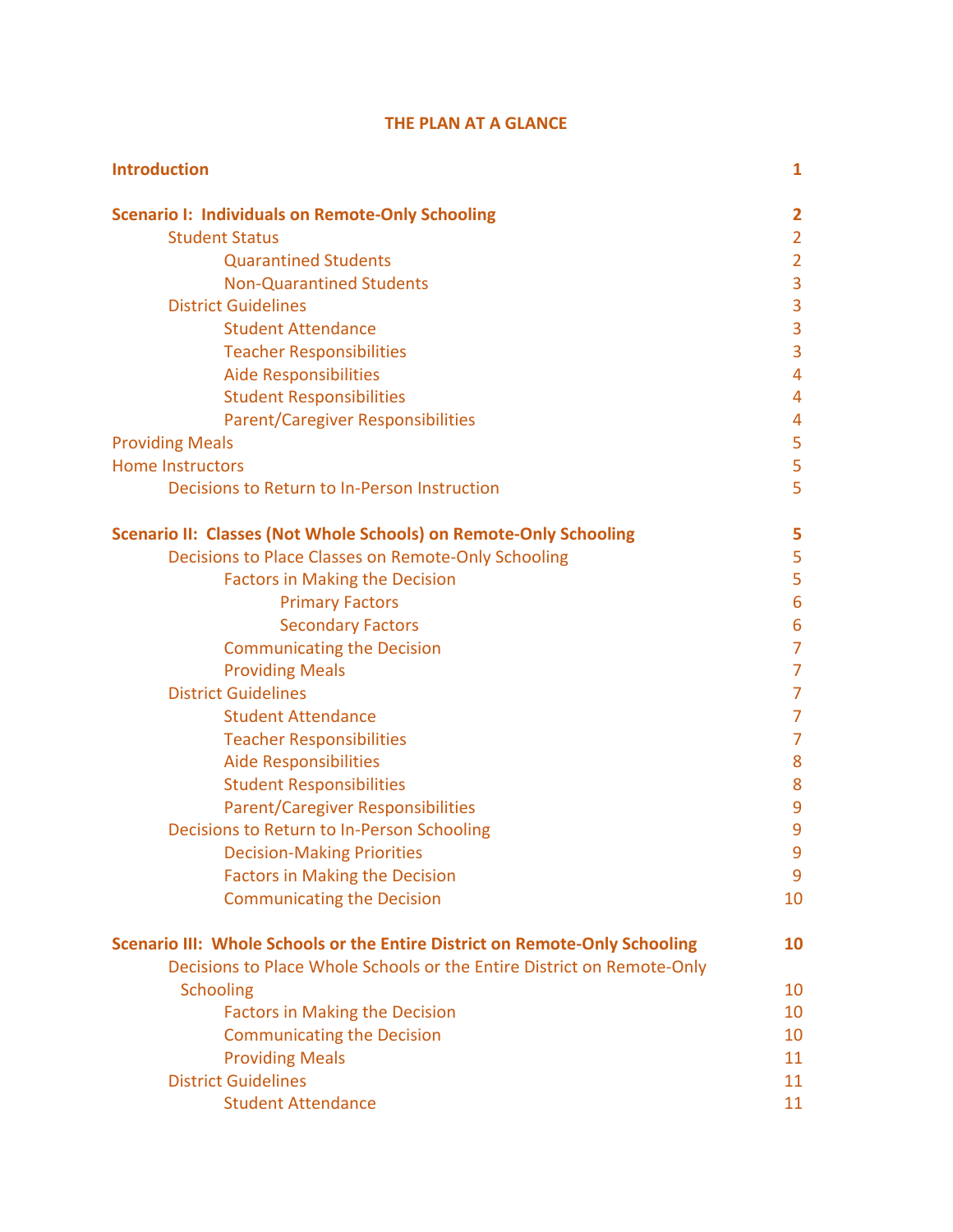| <b>Teacher Responsibilities</b>            | 11 |
|--------------------------------------------|----|
| <b>Aide Responsibilities</b>               | 11 |
| <b>Student Responsibilities</b>            | 11 |
| <b>Parent/Caregiver Responsibilities</b>   | 11 |
| Decisions to Return to In-Person Schooling | 12 |
| <b>Decision-Making Priorities</b>          | 12 |
| <b>Factors in Making the Decision</b>      | 12 |
| <b>Primary Factors</b>                     | 12 |
| <b>Secondary Factors</b>                   | 12 |
| <b>Communicating the Decision</b>          | 12 |
| <b>Concluding Remarks</b>                  | 13 |
| <b>Acknowledgements</b>                    | 13 |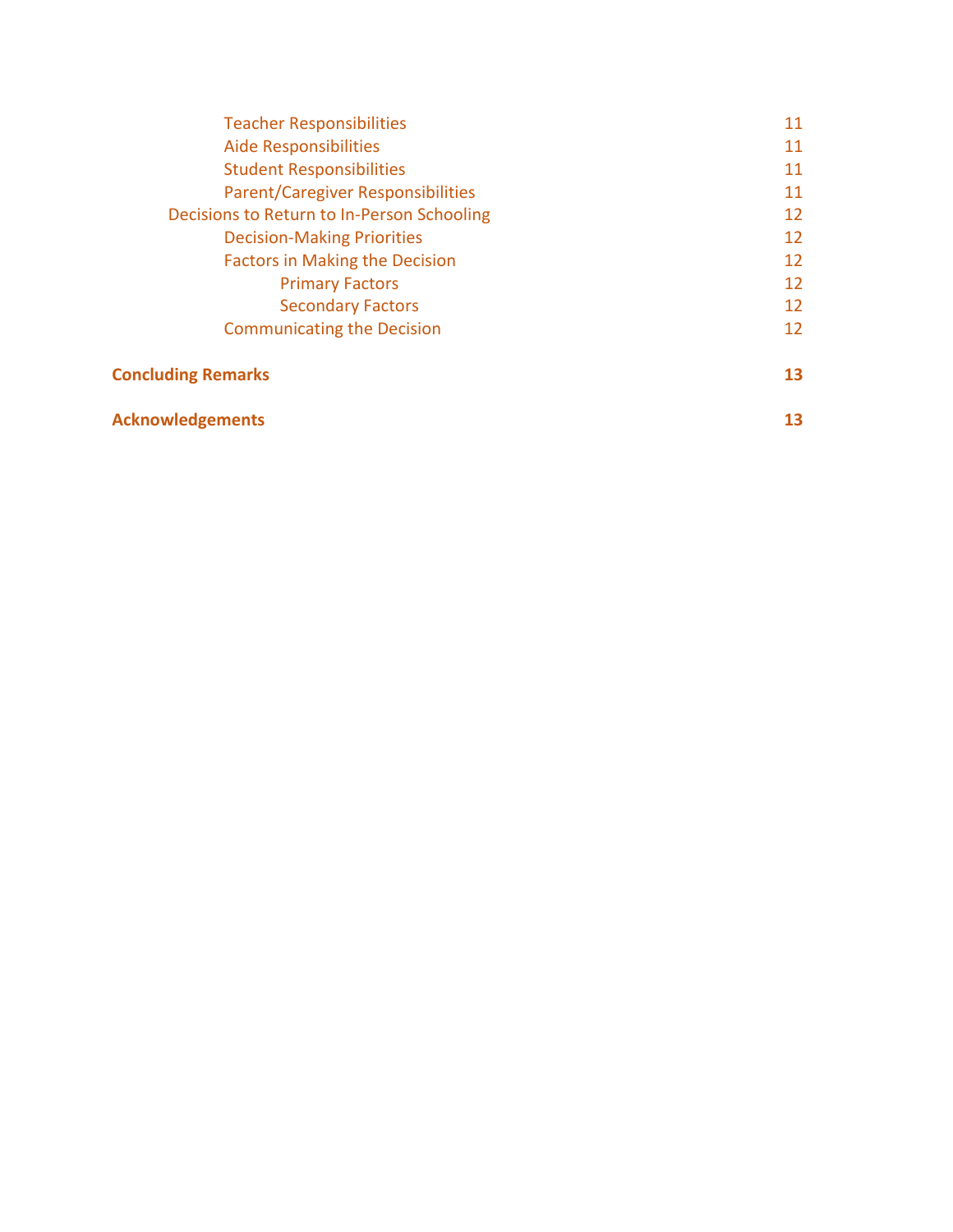

**Office of Curriculum and Instruction** Live to Learn, Learn to Live 25 Valley Road, Princeton, New Jersey 08540 t609.806.4203

## **MOVING TO REMOTE-ONLY SCHOOLING**

# **Introduction**

In Sep. 2021, our schools returned to providing full-time, in-person instruction. Per the New Jersey Department of Education (NJ D.O.E.) and Gov. Murphy, schools can no longer make remote schooling their typical model.

In *The Road Forward*, the NJ D.O.E. stated, "Local Education Agencies (L.E.A.s) must plan to provide full-day, full-time, in-person instruction and operations for the 2021-22 school year." However, the State also requires school districts annually to approve an *Emergency Virtual or Remote Instruction Plan*.

Each school district will implement its plan during a closure lasting more than three consecutive school days due to a declared state of emergency, a public-health emergency, or a directive by the appropriate health agency or officer to institute a public health-related closure. The Princeton Public Schools Board of Education presents, in this document, its plan to ensure the continuity of instruction so that the district can use remote schooling to satisfy the 180-day requirement pursuant to *N.J.S.A 18A:7F-9*.

Although the members of our school board and administrative team agree that there is no substitute for staff to teach and students to learn in an in-person mode, this plan ensures that meaningful remote-schooling experiences will take place via online instruction, project-based learning, and other opportunities. This plan also outlines provisions for how our school officials will distribute meals and ensure that all students have access to electronic devices and connectivity.

**Principles that shall guide** our school district's efforts include these:

- **Embrace the health, safety, and well-being of our students, their families, and our staff members and employees.** (To this end, our district will arrange for families of eligible students to receive meals, either through pick-up or delivery procedures.)
- **Maintain the continuity of instruction.**
- **Address issues of equity and ease of access to communications and resources.** (To this end, our district has provided electronic devices to all students and hotspots to families who may lack Internet and/or wifi access.)
- **Accommodate the learning needs of all students.**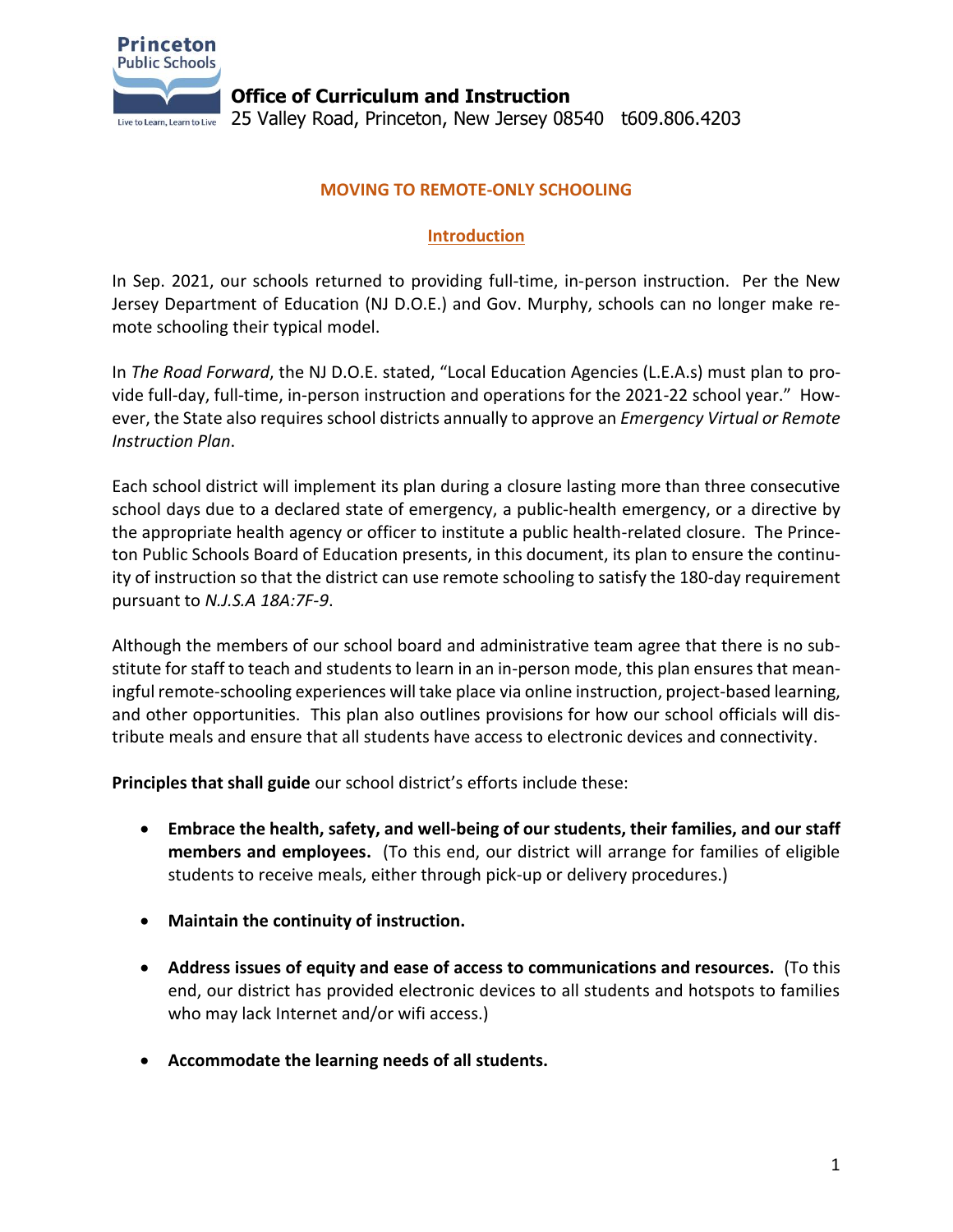Unless there are compelling circumstances that require adjustment to our schools' hours of instruction, remote-schooling times will continue as if it were a typical, in-person school day, as follows:

- Princeton High School 8:20 a.m. 3:21 p.m.
- Princeton Middle School 8:25 a.m. 3:10 p.m.
- Elementary Schools 8:25 a.m. 3:00 p.m.
- Partner Pre-Schools 8:45 a.m. 3:00 p.m.

This document lays out, first, our plan for individual students who may have to shift to remoteonly schooling. Then, it addresses situations where particular elementary-school classes may have to move to a remote-only format. Finally, it describes how our remote-schooling model may apply to whole schools or to our entire district.

## **Scenario I: Individuals on Remote-Only Schooling**

#### **Student Status**

- **Quarantined Students**
	- o Quarantined students are those who
		- Test positive for covid.
		- Are identified as close contacts of someone who has tested positive.
		- Are symptomatic and awaiting results of a covid test.
		- Exhibit covid-19 symptoms but have not been tested.
		- Are siblings of symptomatic students who are excluded from school, pending a negative covid test.
	- o For up to three days, teachers shall send home all classroom work and assignments (either via electronic transmission or via parent or sibling pick-up).
	- $\circ$  Beginning on or before the fourth day, teachers shall provide electronic access to their classrooms, typically via Owl devices.
		- o Principals shall inform parents that teachers will continue to teach to the children in front of them; teachers will not attend directly to the screen.
		- o Students receiving instruction remotely will "view in"; they will not have direct access as they did during 2020-21 on a *Brady Bunch*-type screen display and they will not have access to the Chat function.
		- $\circ$  At some time subsequent to their lessons but preferably during the same day, teachers will reach out directly to remotely-schooled students to answer any questions they may have.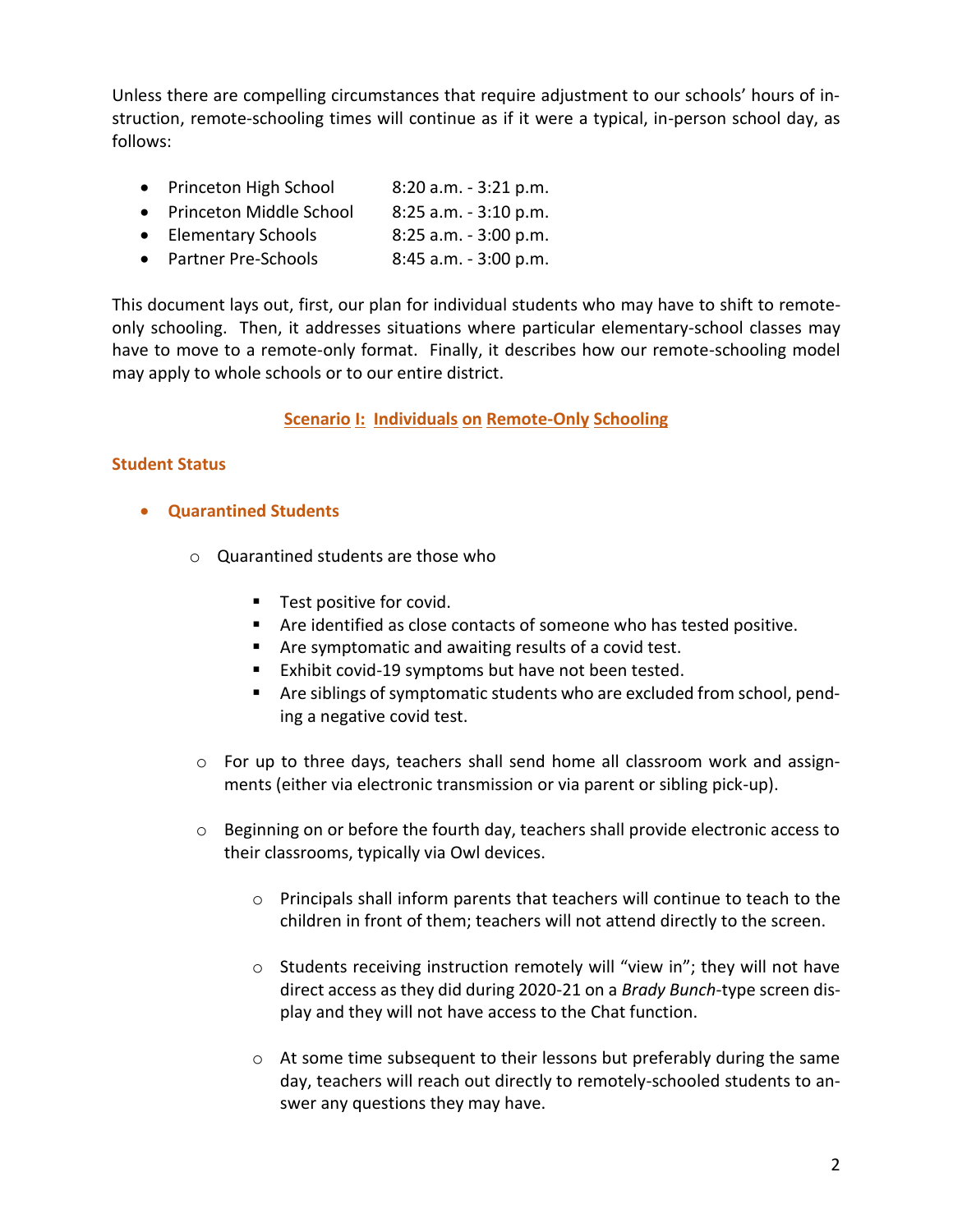## • **Non-Quarantined Students**

Students who are absent for reasons unrelated to covid or its regulations shall be ineligible for remote-schooling arrangements. As during pre-covid times, students who are absent for

- o Short-term periods of fewer than 11 days shall receive from their teachers all classroom work and assignments (either via electronic transmission or via parent or sibling pick-up).
- $\circ$  Long-term periods exceeding ten days shall be eligible for home-instruction accommodations according to district policy and regulations.

#### **District Guidelines**

- **Student Attendance**
	- $\circ$  School officials shall mark quarantined students as "Present Remote." This designation will preserve the family's privacy, as it avoids noting if it is the child who has covid or if the youngster is living with a family member who has covid or if the family has just returned from travel.
	- $\circ$  For students who are absent but are not on quarantine, teachers shall mark them "Absent."

#### • **Teacher Responsibilities**

#### Teachers shall

- o Keep their *Canvas* pages updated daily with assignments and other relevant information so that, if students have to quarantine (or are absent for other reasons), the students will have information and materials readily available for their learning. As well, having this information available to quarantined students will provide our district with time to put in place other instructional arrangements for such students.
- o Confirm that quarantined students have home access to *Zoom*. Follow up for students who need such support.
- o Provide instruction via *Zoom* using *Canvas* as their primary *Learning-Management System*.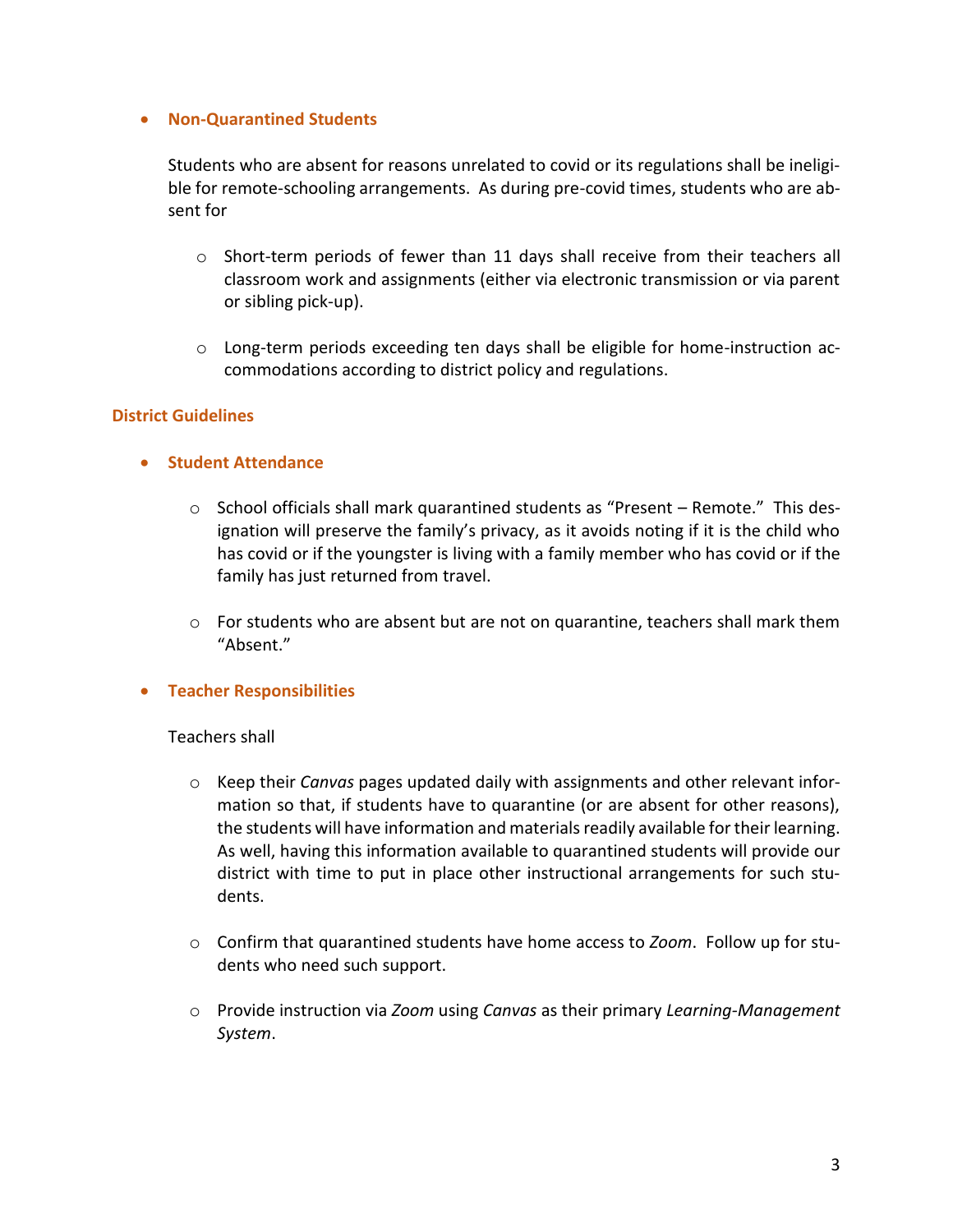$\circ$  Respond to parents' or caregivers' questions, conveyed via e-mail, telephone calls, or texts, in a timely manner. Teachers shall not respond to parents' or caregivers' inquiries during instructional time.

#### • **Aide Responsibilities**

Instructional assistants shall

- o Keep abreast of the information on their teachers' *Canvas* pages so that they'll understand what the teachers' plans are.
- o Under the teachers' direction, provide instructional or other support via *Zoom*, using *Canvas* as their primary *Learning-Management System*.
- o In a timely manner, direct parents' or caregivers' questions, conveyed via e-mail, telephone calls, or texts, to the teachers with whom they work. As is typical practice, aides shall not respond to parents' or caregivers' inquiries.
- $\circ$  Accept, from the teachers with whom they work or other appropriate staff members, assignments that may be different from their typical support activities.

## • **Student Responsibilities**

Students shall

- o Arrive to class sessions on time.
- $\circ$  Keep screens on at all times unless students or their parents have made other arrangements with teachers.
- $\circ$  Engage only in behaviors that are respectful to instructors and peers and that conform to appropriate expectations and codes of conduct.
- o Forgo recording sessions without expressed permission from teachers.
- o If they are enrolled in Princeton H.S., continue to submit their personal *CrisisGo* medical status daily.

#### • **Parent/Caregiver Responsibilities**

Parents and/or caregivers shall

o Ensure that students arrive to all sessions on time.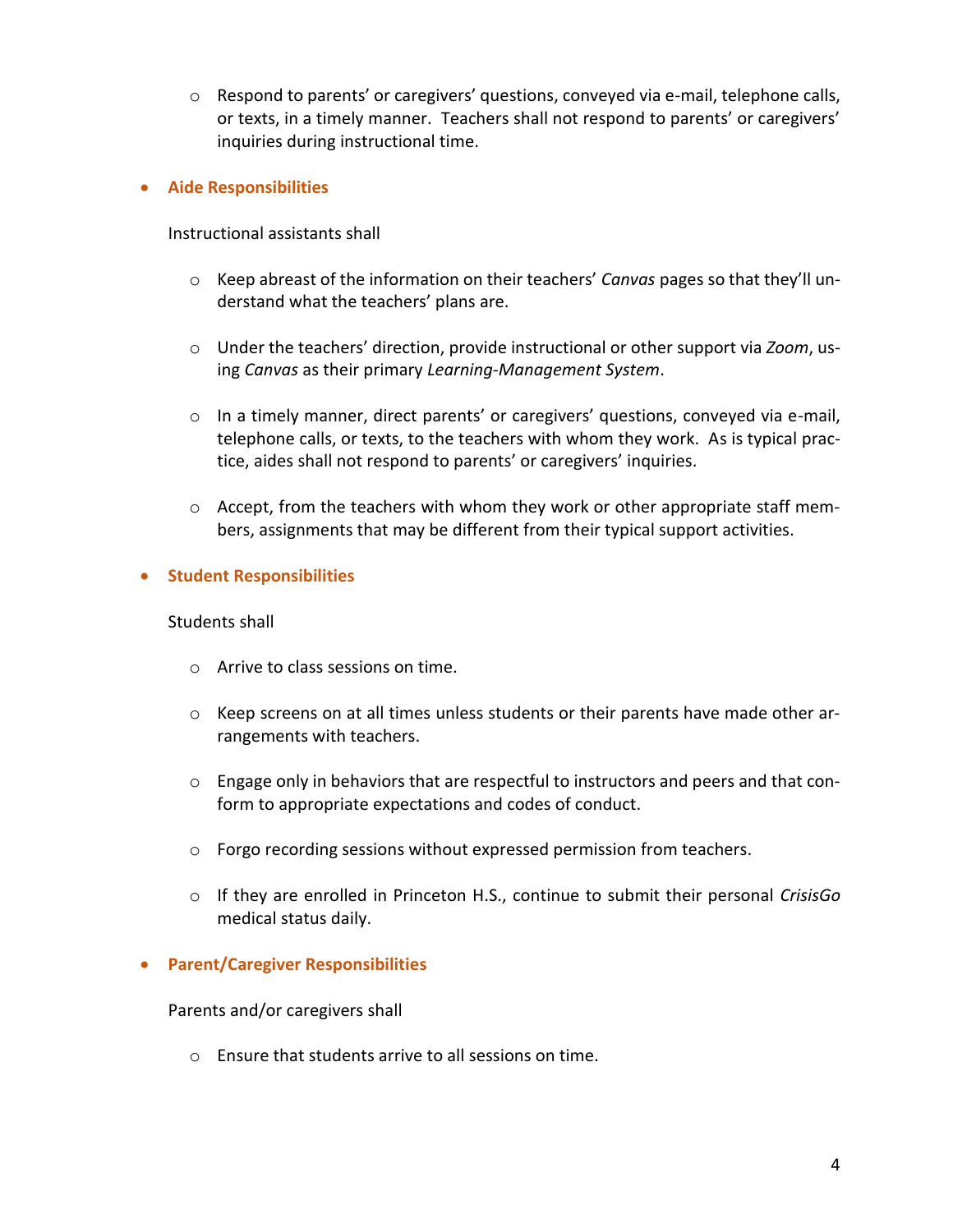- $\circ$  Have students keep their screens on continuously unless teachers have made specific arrangements with particular students or their parents.
- $\circ$  Allow students to do their own work. Students' responses allow teachers to know what children have learned and what may require more instruction. Parental or caregiver intercession in the process interferes with the normal instruction/learning/assessment cycle.
- $\circ$  Avoid interacting with teachers or students during sessions. Reach out separately to teachers by e-mail, telephone (to the school), or text if you must communicate with teachers.
- $\circ$  Forgo recording classroom sessions or parts thereof without formal written permission from all participants—teachers and parents of all students. Recording sessions without documented permission violates participants' privacy rights.
- o Continue to submit their children's *CrisisGo* medical status daily.

## **Providing Meals**

We shall inform parents that they can pick up meals at their children's schools. For Princeton or Cranbury families who are unable to pick up their meals, our Office of Transportation will arrange to deliver their meal packages to their homes.

## **Home Instructors**

Our Board of Education shall approve all teachers as home instructors so that, if we have to provide home instruction for quarantined students or others who have to be absent for medical reasons, we shall have pre-approved all staff members who may be willing to serve, thereby expediting our district's ability to identify and assign a home instructor.

## **Decisions to Return to In-Person Schooling**

Once quarantined students have received clearance to return to school, based on school-district [guidelines,](https://www.princetonk12.org/fs/resource-manager/view/03a88c90-dcfe-4729-b82e-7f6150e7d348) they may do so after transmitting documentary clearance to the school nurse.

# **Scenario II: Classes (Not Whole Schools) on Remote-Only Schooling**

## **Decisions to Place Classes on Remote-Only Schooling**

- **Factors in Making the Decision**
	- $\circ$  Because of the structure of schools' schedules, only at our elementary schools may it be possible to place an entire class on remote-only schooling.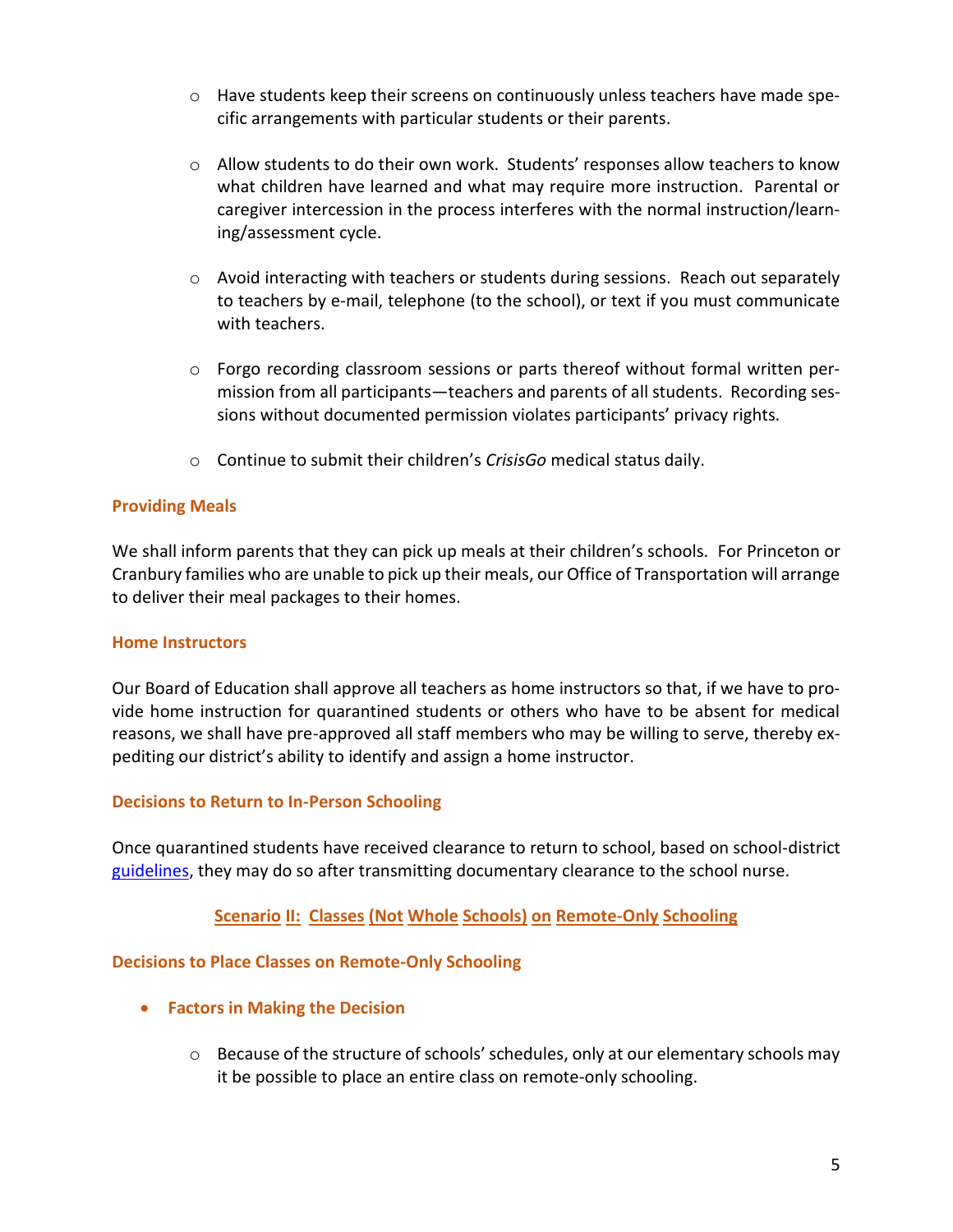- $\circ$  The superintendent of schools, in consultation with the schools' physician, the municipality's health officer, the schools' director of student services, and the relevant school's principal and school nurse, shall consider the following factors in making decisions to move individual classes to remote-only schooling:
	- **Primary factors** shall be assessments based on
		- The community's and the school's ability to stay ahead of contact tracing or uncontrolled spread.
		- Our community's covid-transmission rate, as noted in the *Covid-19 Activity-Level Index* (*CALI*) score of the NJ Department of Health (D.O.H.): [https://www.nj.gov/health/cd/statistics/covid/.](https://www.nj.gov/health/cd/statistics/covid/)

| Table 1: COVID-19 Activity Level Index (CALI) <sup>6a</sup> |                |                        | Table 2: COVID-19 Activity Level Index (CALI) <sup>6b</sup> |                                 |        |                             |                   |
|-------------------------------------------------------------|----------------|------------------------|-------------------------------------------------------------|---------------------------------|--------|-----------------------------|-------------------|
|                                                             | Value          | Case Rate <sup>3</sup> | Percent CLI <sup>4</sup>                                    | Percent Positivity <sup>5</sup> | Legend | <b>Final Activity Level</b> | <b>CALI Score</b> |
| Low                                                         |                | $\leq 1$               | $< 1.68\%$                                                  | $< 3 \%$                        |        | Low                         |                   |
| <b>Moderate</b>                                             | $\overline{2}$ | $1 - 10$               | $1.68 - 5.51%$                                              | $3 - 10%$                       |        | <b>Moderate</b>             | $\overline{2}$    |
| High                                                        | 3              | 10.01-25               | $5.52 - 13.08%$                                             | 10.01-20 %                      |        | <b>High</b>                 | 3                 |
| <b>Very High</b>                                            | 4              | >25                    | $>13.08\%$                                                  | > 20%                           |        | <b>Very High</b>            | 4                 |

- The burden placed on the community's health-care capacity.
- The social and emotional well-being of students and/or staff members.
- **Secondary factors** shall include the following metrics:
	- When one-third (33%) of an elementary-school's class enrollment is on quarantine (based on the requirements noted on page 1 of this document), the school nurse shall inform the principal who'll
		- o Share the information with the superintendent, director of student services, transportation coordinator, and food-services manager for proactive planning. The superintendent or her designee shall communicate the information to the schools' physician and municipal health officials to seek their perspectives.
		- o Convene a meeting of all the teachers and aides of the affected class to plan for the possibility of all-remote schooling.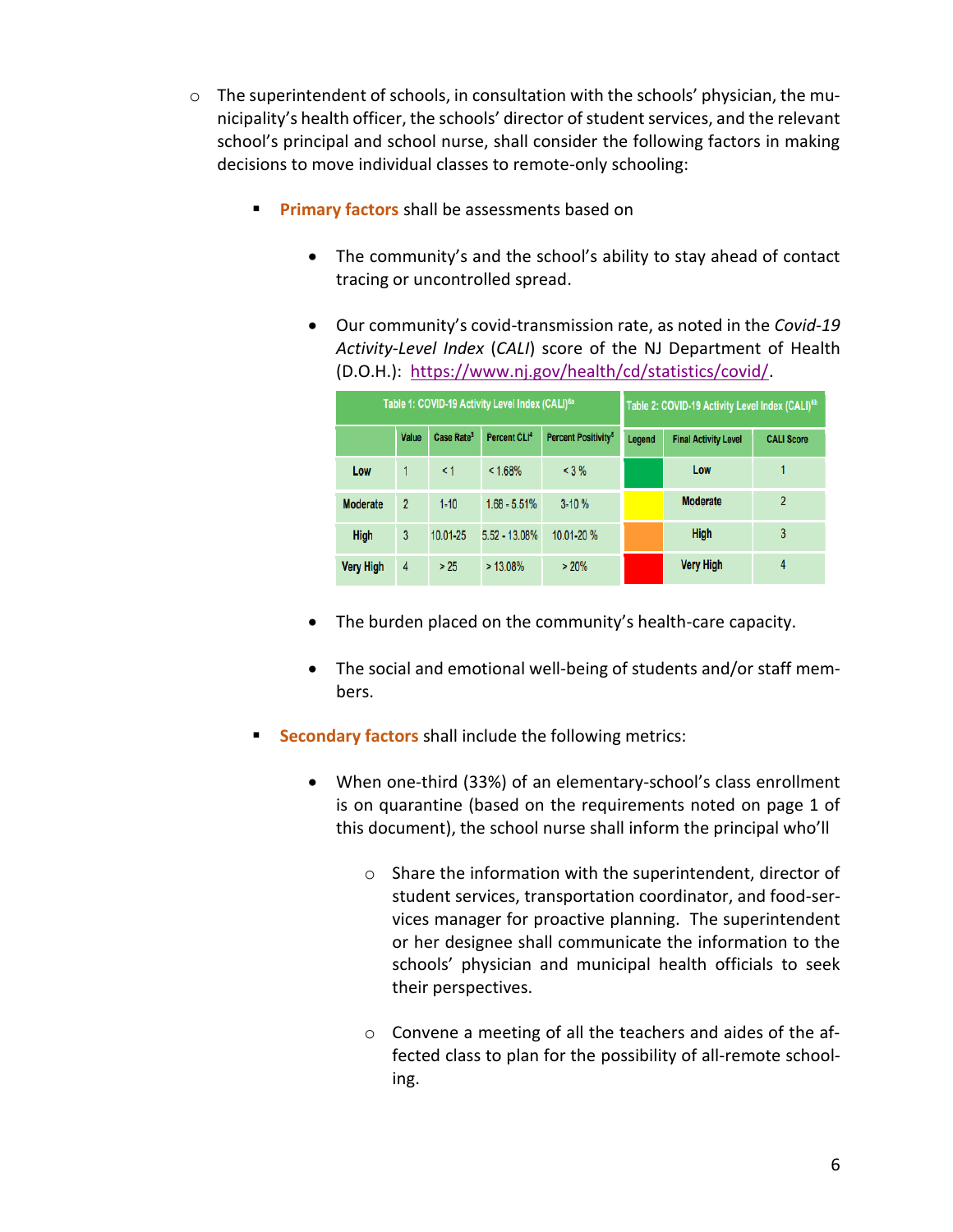• When more than half (50%) of an elementary-school's class enrollment is on quarantine, the superintendent, in consultation with the director of student services, the schools' physician, and appropriate municipal health officials, shall make the decision to place an entire class on remote-only schooling.

## • **Communicating the Decision**

The superintendent and/or her designees, such as school principals, school nurses, and/or the public-information officer, shall communicate such schooling decisions, in both English and Spanish, via a range of channels, possibly including telephone calls, text messages, e-mail blasts, postings on district and school websites, and other means to all relevant stakeholders, including, but not necessarily limited to

- o The families of all children in the class.
- o Municipal health officials.
- o The school physician.
- o The president of the school board.
- o The transportation coordinator.
- o The food-services director.
- o All school-district employees.
- o All school-district families.

# • **Providing Meals**

We shall inform parents that they can pick up meals at their children's schools. For families who are unable to pick up their meals, our Office of Transportation will arrange to deliver their meal packages to their homes.

# **District Guidelines**

# • **Student Attendance**

Please note the procedures listed under "Student Attendance" on page 3 of this document.

# • **Teacher Responsibilities**

## Teachers shall

o Keep their *Canvas* pages updated daily with assignments and other relevant information, including links to *Zoom* sessions, so that students shall have information and materials readily available for their learning.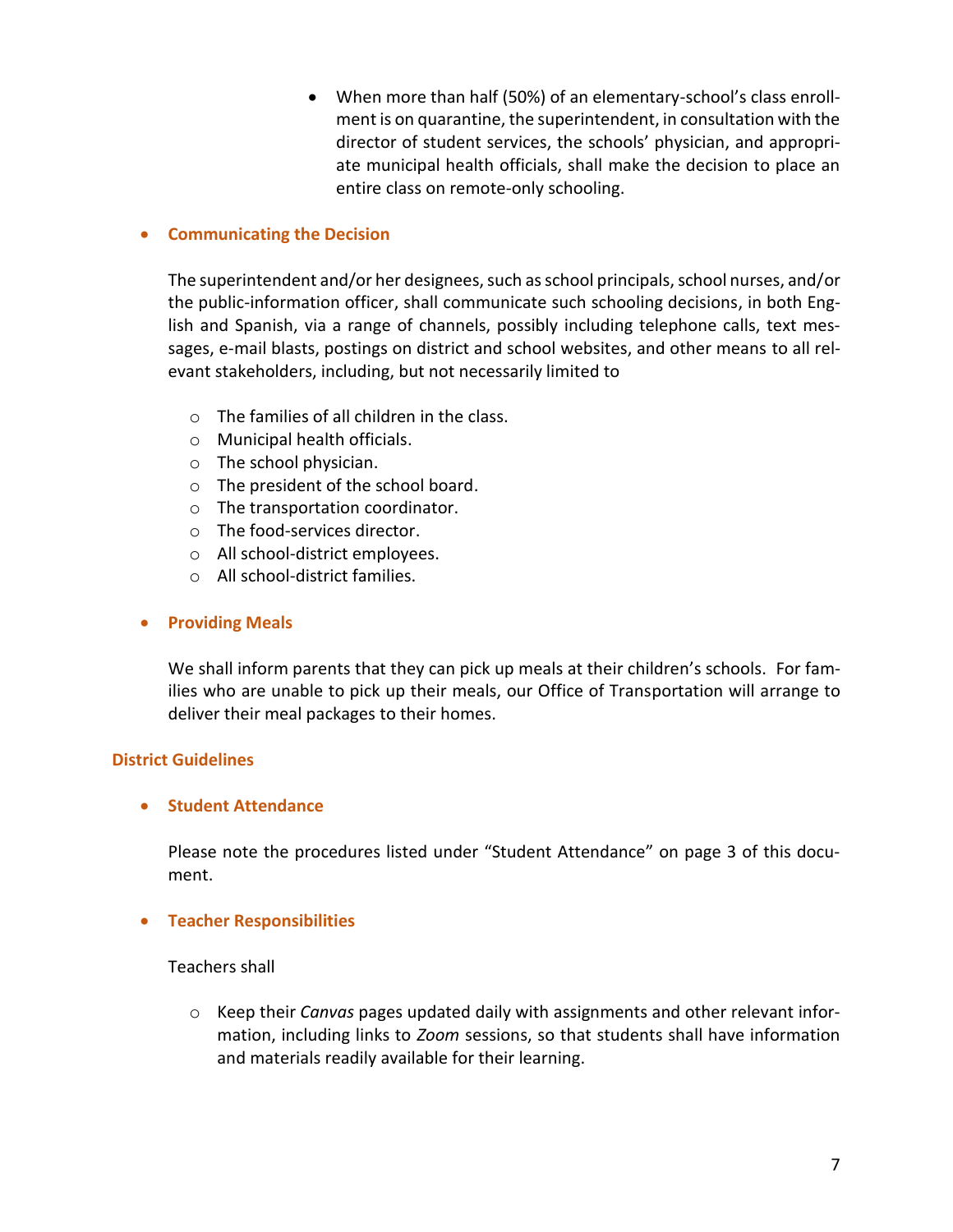- o Confirm that all students have home access to *Zoom*. Follow up for students who need such support.
- $\circ$  Begin remote schooling on the first school day following the decision to provide remote-only schooling.
- o Provide instruction via *Zoom* using *Canvas* as their primary *Learning-Management System*.
- $\circ$  Follow regular schedules. Homeroom, specials, and other teachers shall provide instruction remotely, with non-homeroom teachers using either the homeroom teachers' links or forwarding their own links to the homeroom teachers for dissemination to their pupils.
- $\circ$  Respond to parents' or caregivers' questions, conveyed via e-mail, telephone calls, or texts, in a timely manner. Teachers shall not respond to parents' or caregivers' inquiries during instructional time.
- o Continue to submit their personal *CrisisGo* medical status daily.

## • **Aide Responsibilities**

Please note the responsibilities listed under "Aide Responsibilities" on page 4 of this document, and this additional responsibility: Continue to submit their personal *CrisisGo* medical status daily.

## • **Student Responsibilities**

Students shall

- o Arrive to class sessions on time.
- $\circ$  To facilitate instructional delivery and student participation, keep screens on at all times unless students or their parents have made other arrangements with teachers.
- $\circ$  Engage only in behaviors that are respectful to instructors and peers and that conform to appropriate expectations and codes of conduct.
- o Forgo recording sessions without expressed permission from teachers.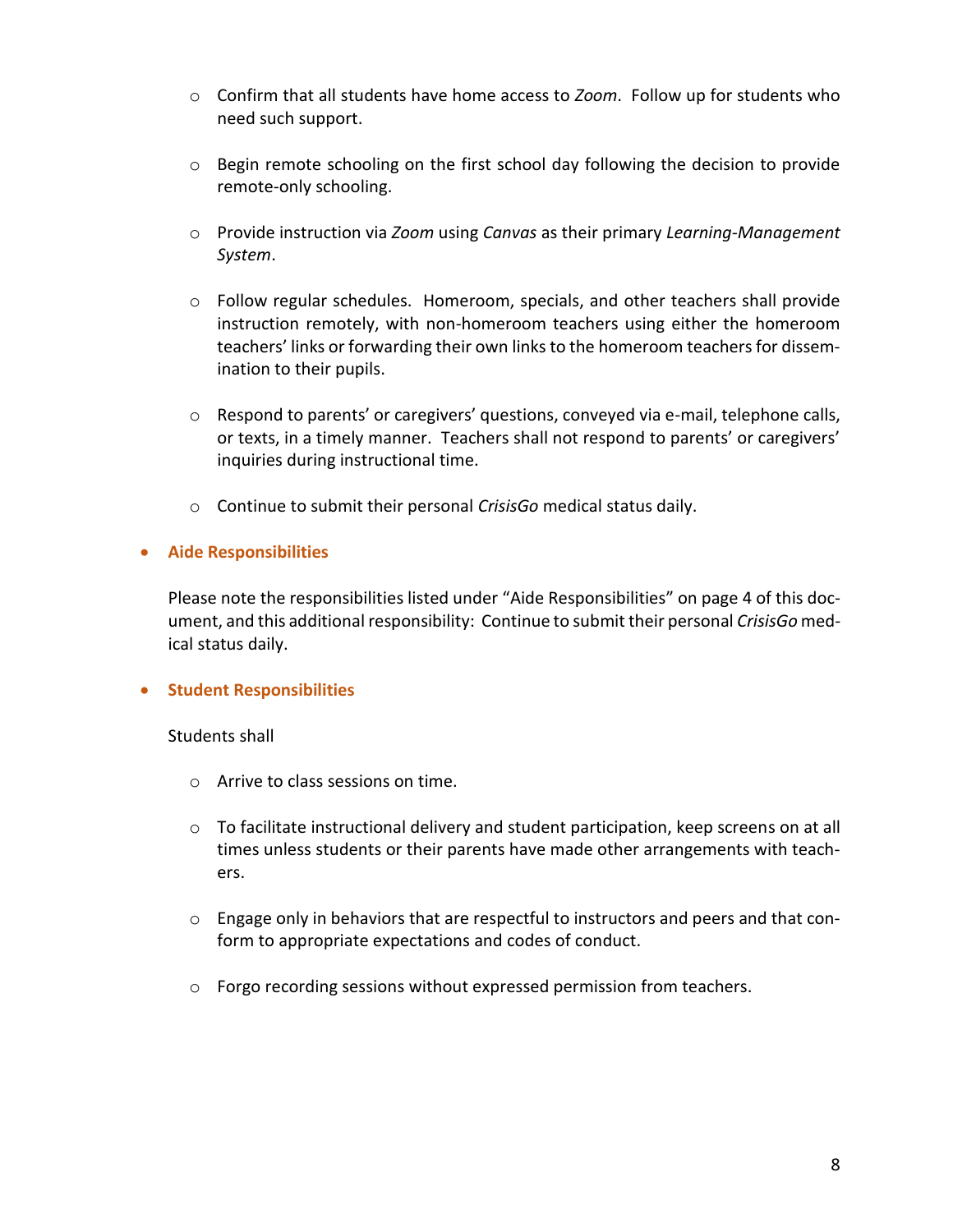## • **Parent/Caregiver Responsibilities**

Please note the responsibilities listed under "Parent/Caregiver Responsibilities" on page 4 of this document, and this additional responsibility: Continue to submit their children's *CrisisGo* medical status daily.

#### **Decisions to Return to In-Person Schooling**

• **Decision-Making Priorities**

The Centers for Disease Control and Prevention (C.D.C.) in its publication, *[Operational](https://www.cdc.gov/coronavirus/2019-ncov/community/schools-childcare/operation-strategy.html#anchor_1616080121423)  [Strategy for K-12 Schools through Phased Prevention](https://www.cdc.gov/coronavirus/2019-ncov/community/schools-childcare/operation-strategy.html#anchor_1616080121423)*, suggests the following priorities with regard to schooling:

"K–12 schools should be the last settings to close after all other prevention measures in the community have been employed, and the first to reopen when they can do so safely."

- $\circ$  "In-person instruction should be prioritized over extracurricular activities, including sports and school events, to minimize risk of transmission in schools and protect in-person learning. . . ."
- $\circ$  "Lower susceptibility and incidence among younger children compared to teenagers suggests that younger students (for example, elementary school students) are likely to have less risk of in-school transmission due to in-person learning than older students (middle schools and high schools). . . ."
- $\circ$  "Schools should consider prioritizing in-person instruction for students with disabilities who require special education and related services directly provided in school environments, as well as other students who may benefit from receiving essential instruction in a school setting."

## • **Factors in Making the Decision**

- $\circ$  The superintendent, in consultation with the student-services director, the school physician, the municipal health officer, school principals, and others, shall monitor relevant factors:
	- A class's covid-related status, *i.e.*, when more than half (above 50%) of class members (adults and students) have received clearance, based on [guidelines](https://www.princetonk12.org/fs/resource-manager/view/7587f7f5-2ed3-4699-854f-1523e5c1102c) to return to in-person schooling.
	- Our community's covid-transmission rate, as noted in the *Covid-19 Activity-Level Index* (*CALI*) score of the NJ Department of Health (D.O.H.): <https://www.nj.gov/health/cd/statistics/covid/>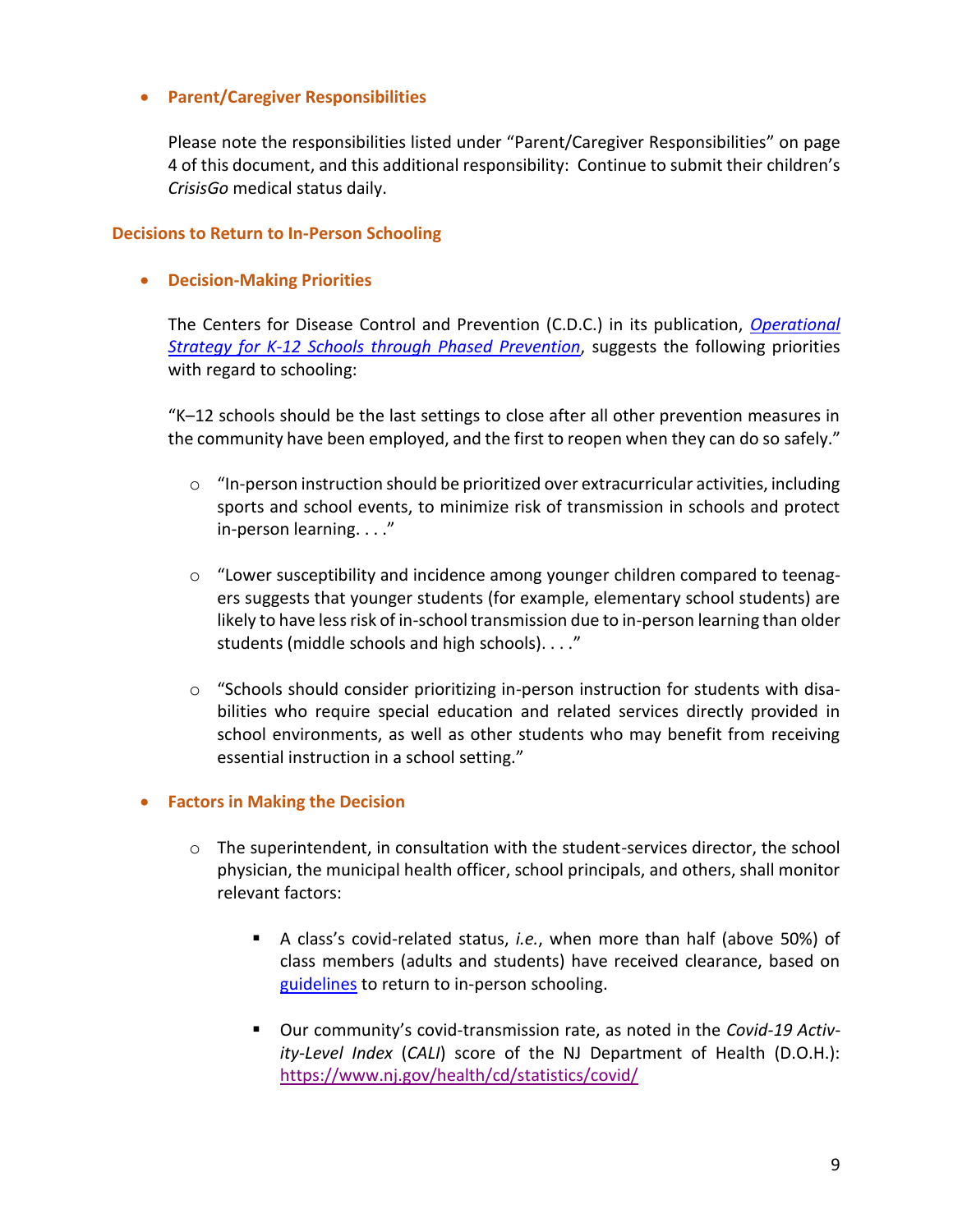- The ability of the community's health-care system to manage the burden of infections.
- The social and emotional well-being of students and/or staff members.
- $\circ$  The superintendent shall determine return dates based on the ability of appropriate departments—food services, transportation—to have their operations in place.

# • **Communicating the Decision**

- o Please note the section, "Communicating the Decision," on page 7 of this document.
- o The superintendent's administrative assistant shall communicate the superintendent's decision to all relevant stakeholders, as previously enumerated.

**Scenario III: Whole Schools or the Entire District on Remote-Only Schooling**

# **Decisions to Place Whole Schools or the Entire District on Remote-Only Schooling**

• **Factors in Making the Decision**

The superintendent of schools, in consultation with the schools' physician, the municipality's health officer, the schools' director of student services, and the schools' principals and nurses, shall consider the following factors in making decisions to move whole schools or the entire district to remote-only schooling:

- $\circ$  The community's and the school's ability to stay ahead of contact tracing or uncontrolled spread.
- o Our community's covid-transmission rate, as noted in the *Covid-19 Activity-Level-Index* (*CALI*) score of the NJ Department of Health (D.O.H.): <https://www.nj.gov/health/cd/statistics/covid/>
- o The burden placed on the community's health-care capacity.
- o The percentage of staff and students in the school who test positive.

# • **Communicating the Decision**

Please note the section, "Communicating the Decision," on page 7 of this document.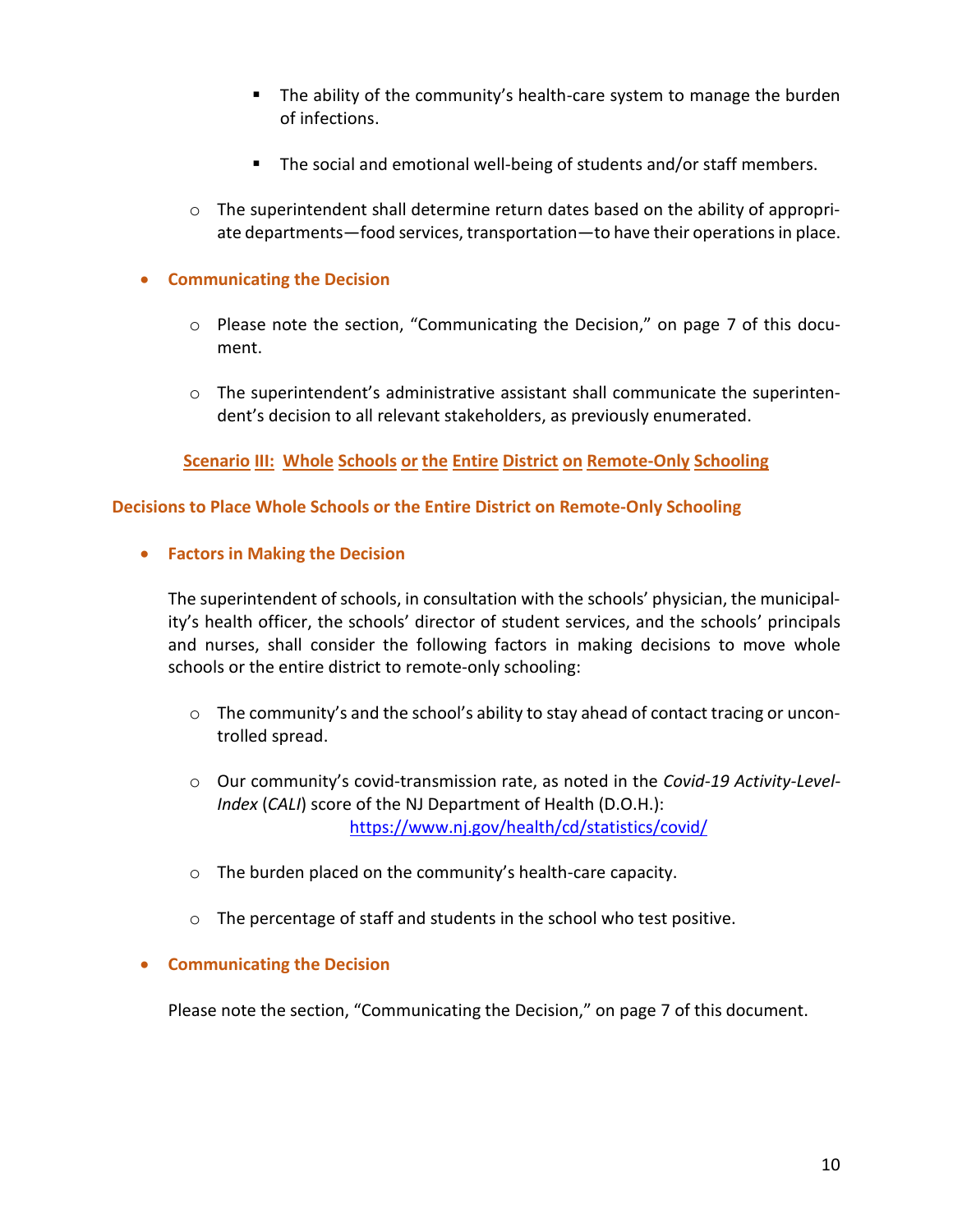#### • **Providing Meals**

- $\circ$  For individual school closings, we shall inform parents that they can pick up meals at their children's schools. For Princeton or Cranbury families who are unable to pick up their meals, our Office of Transportation will arrange to deliver their meal packages to their homes.
- o For a districtwide closing, we shall establish several pick-up sites, similar to those we created during the 2020-21 school year. For Princeton or Cranbury families who are unable to pick up their meals, our Office of Transportation will arrange to deliver their meal packages to their homes.

#### **District Guidelines**

## • **Student Attendance**

Please note the procedures listed under "Student Attendance" on page 3 of this document.

#### • **Teacher Responsibilities**

Please note the responsibilities listed under "Teacher Responsibilities" on page 7 of this document.

#### • **Aide Responsibilities**

Please note the responsibilities listed under "Aide Responsibilities" on page 4 of this document, and this additional responsibility: Continue to submit their personal *CrisisGo* medical status daily.

## • **Student Responsibilities**

Please note the responsibilities listed under "Student Responsibilities" on page 8 of this document. High-school students shall continue to submit their personal *CrisisGo* medical status daily.

#### • **Parent/Caregiver Responsibilities**

Please note the responsibilities listed under "Parent/Caregiver Responsibilities" on page 4 of this document, and this additional responsibility: Continue to submit their children's *CrisisGo* medical status daily.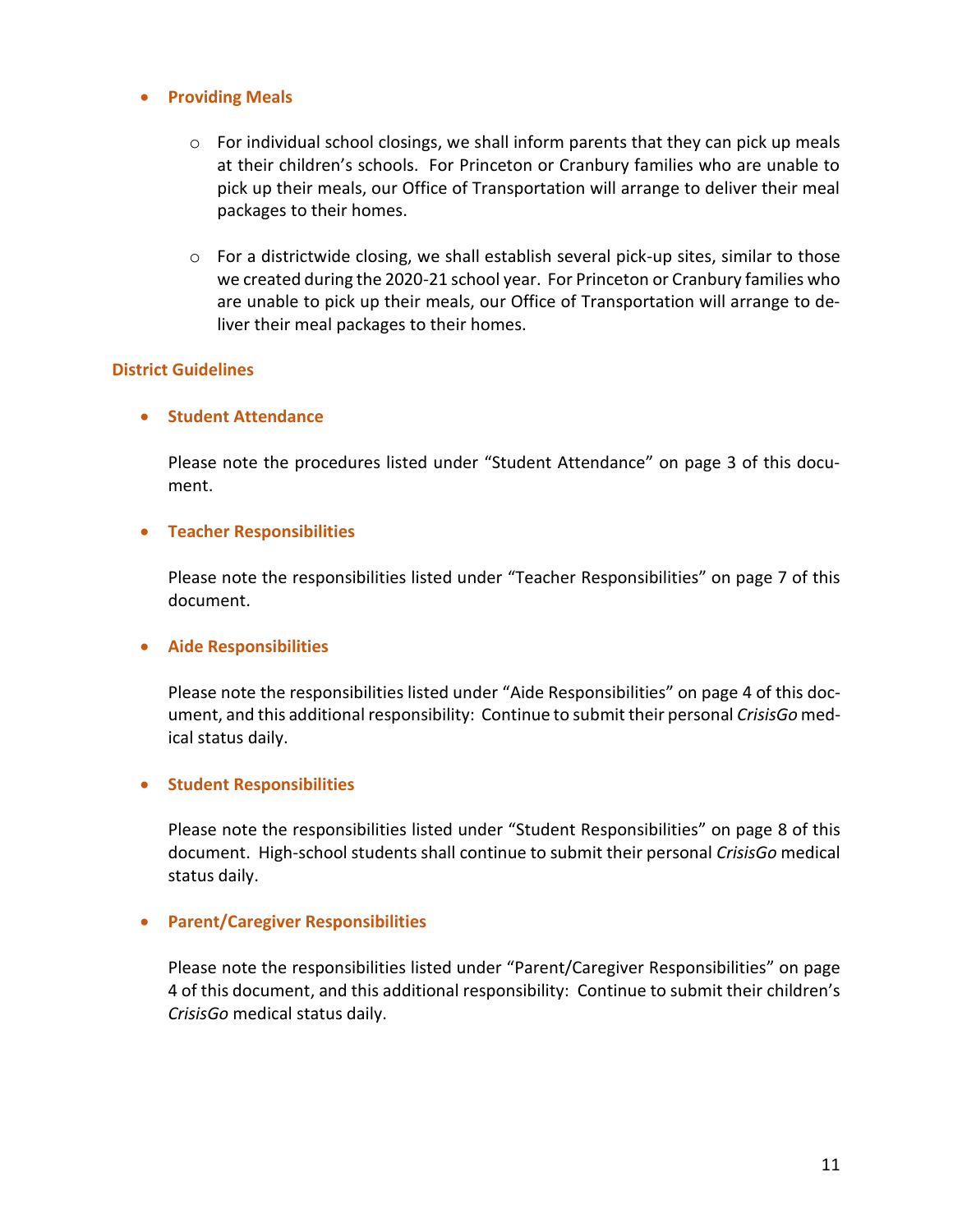#### **Decisions to Return to In-Person Schooling**

• **Decision-Making Priorities**

Please note the section entitled, "Decision-Making Priorities," on page 9 of this document.

- **Factors in Making the Decision**
	- $\circ$  The superintendent, in consultation with the student-services director, the school physician, the municipal health officer, school principals, and others, shall monitor relevant factors:
		- **Example 1 Primary factors** shall be
			- Our community's covid-transmission rate, as noted in the *Covid-19 Activity-Level Index* (*CALI*) score of the NJ Department of Health (D.O.H.): <https://www.nj.gov/health/cd/statistics/covid/>
			- The ability of the community's health-care system to manage the burden of infections.
		- Secondary factors shall be
			- When more than half (above 50%) of class members (adults and students) have received clearance, based on standards in place at the time, to return to in-person schooling.
			- Consideration of the needs of vulnerable student populations.
			- Consideration of the decision-making priorities, as noted above.

## • **Communicating the Decision**

The superintendent, in consultation with the student-services director, the school physician, the municipal health officer, school principals, and others shall invite remote-schooling subpopulations or full classes back to in-person schooling as of a specific date, using the same communication channels (telephone calls, text messages, e-mail blasts, postings on district and school websites, and other means) as she used in announcing her remoteschooling decision.

- $\circ$  The superintendent shall determine return dates based on the ability of appropriate departments—food services, transportation—to have their operations in place.
- o The superintendent's administrative assistant shall communicate the superintendent's decision to all relevant stakeholders, as previously enumerated.